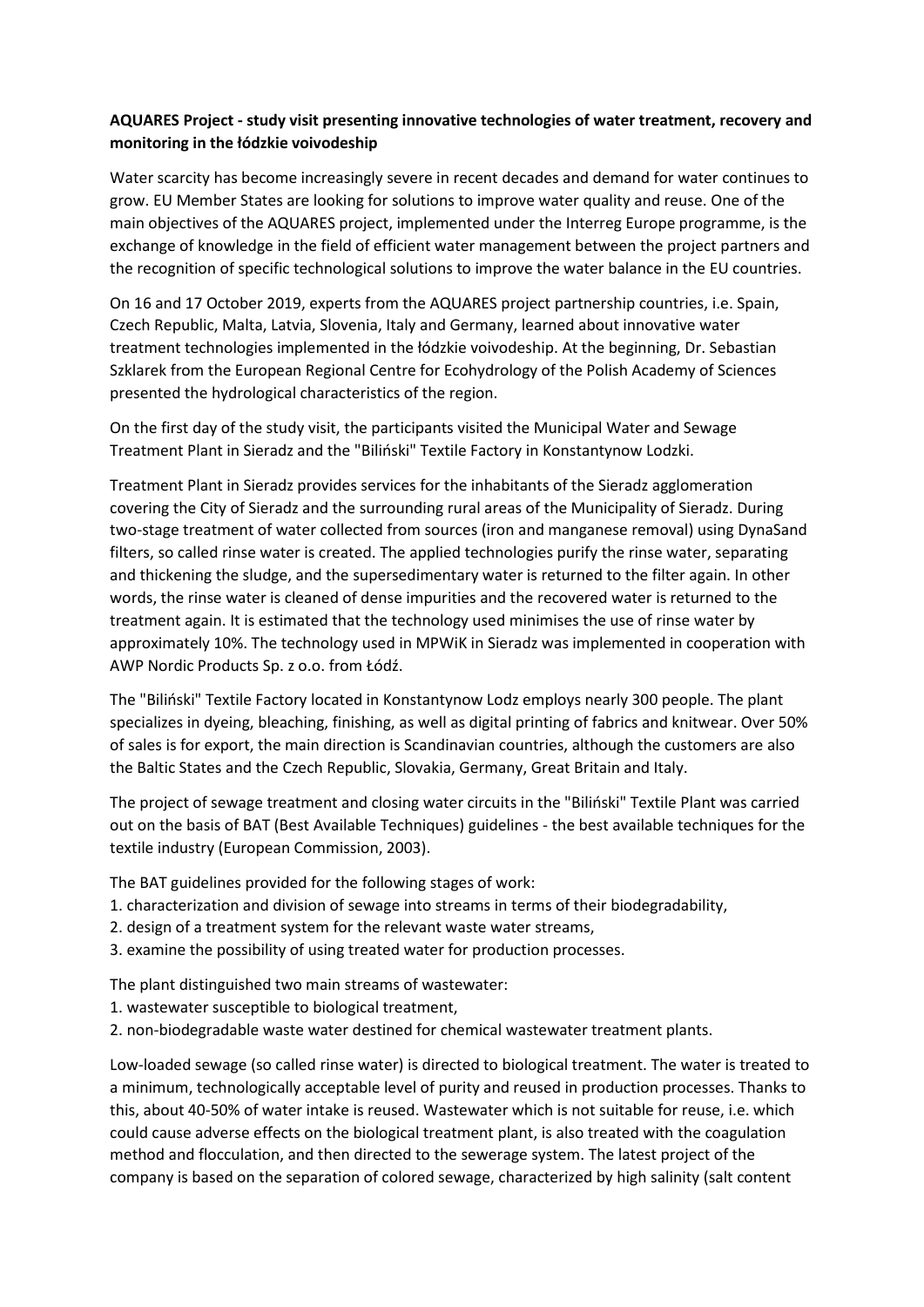reaching 80g/ml), very high pH, strongly colored (impervious to light). After applying appropriate physico-chemical methods, the wastewater is treated to such an extent that it can be reused for staining.

The second day of the study visit began at the Training and Conference Centre of the University of Łódź at 26 Rogowska Street, where Adam Kaźmierczak, Director of the Technology Transfer Centre of the University of Łódź and Prof. Maciej Bartos, Deputy Dean of the Faculty of Biology and Environmental Protection of the University of Łódź, presented to the participants the activities of the University of Łódź in the area of innovations and ecology.

Then, Dr. Tomasz Jurczak introduced the guests with the project "Ecohydrological reclamation of recreational reservoirs Arturówek in Łódź as a model approach to urban reservoirs reclamation (EH-REK)".

The activities implemented within the project limit the inflow of pollutants from the municipal catchment area to water reservoirs and the Bzura River. The principle of their operation is the concept of a sequential sedimentation and biotransfer system (SSSB). The system consists of three zones:

1. a sedimentation system, in which the flow of water is slowed down, as a result of which a significant part of the transported suspension is stopped,

2. biogeochemical, where phosphorus compounds dissolved in water are reduced through the use of dolomite-lime structure,

3. biological - using phytoremediation processes to reduce nitrogen compounds dissolved in water.

The solutions applied in Arturówek on the upper reservoir not only have a positive impact on water quality, but also improve biodiversity and provide habitats for living organisms.

Another place for the study visit was the Academic Sports and Didactic Centre of the Lodz University of Technology Sport Bay. The technologies used in the Sports Bay were presented to the participants of the study visit by Przemysław Solarek, Deputy Director for the Facility. Re-use of water in swimming pools consists in the operation of overflows in a closed circuit. Both swimming pools in the Sports Bay are equipped with overflow gutters, by means of which splashed water goes to the tank in the underbasin. These tanks are covered to avoid evaporation. Water circulating in a closed circuit is subjected to disinfection and filtration. For this purpose, pressure filters are used, consisting of about 200 candles. Water enters the filter under pressure and is filtered through diatomaceous earth, which is saturated with material around the "snail" of the filter. Chlorine is added to the water treated in this way, which is produced on site in an electrolyzer. NaCl salt forms a salt arc and chlorine in the form of gas, which is much more efficient than liquid chlorine. The water then flows through the UV lamp. The photo-oxidative disinfection lamp effectively neutralizes bacteria, viruses and other microorganisms and blocks their multiplication. Then the water returns to the pool with a system of pipes and bottom jets (in the amount of nearly 100). Within 1 day it can be estimated that in a swimming pool with a total volume of 3 300 m3 water is replaced on average three to four times. Monitoring of the quality of pool water is carried out continuously.

The final part of the study visit to the łódzkie voivodship was the presentations of Cybercom Poland Sp. z o.o., Prof. Andrzej Jodłowski from the Faculty of Construction, Architecture and Environmental Engineering of the Lodz University of Technology, Jacopo Foschi and Riccardo Delli Compagni researchers from Politecnico di Milano.